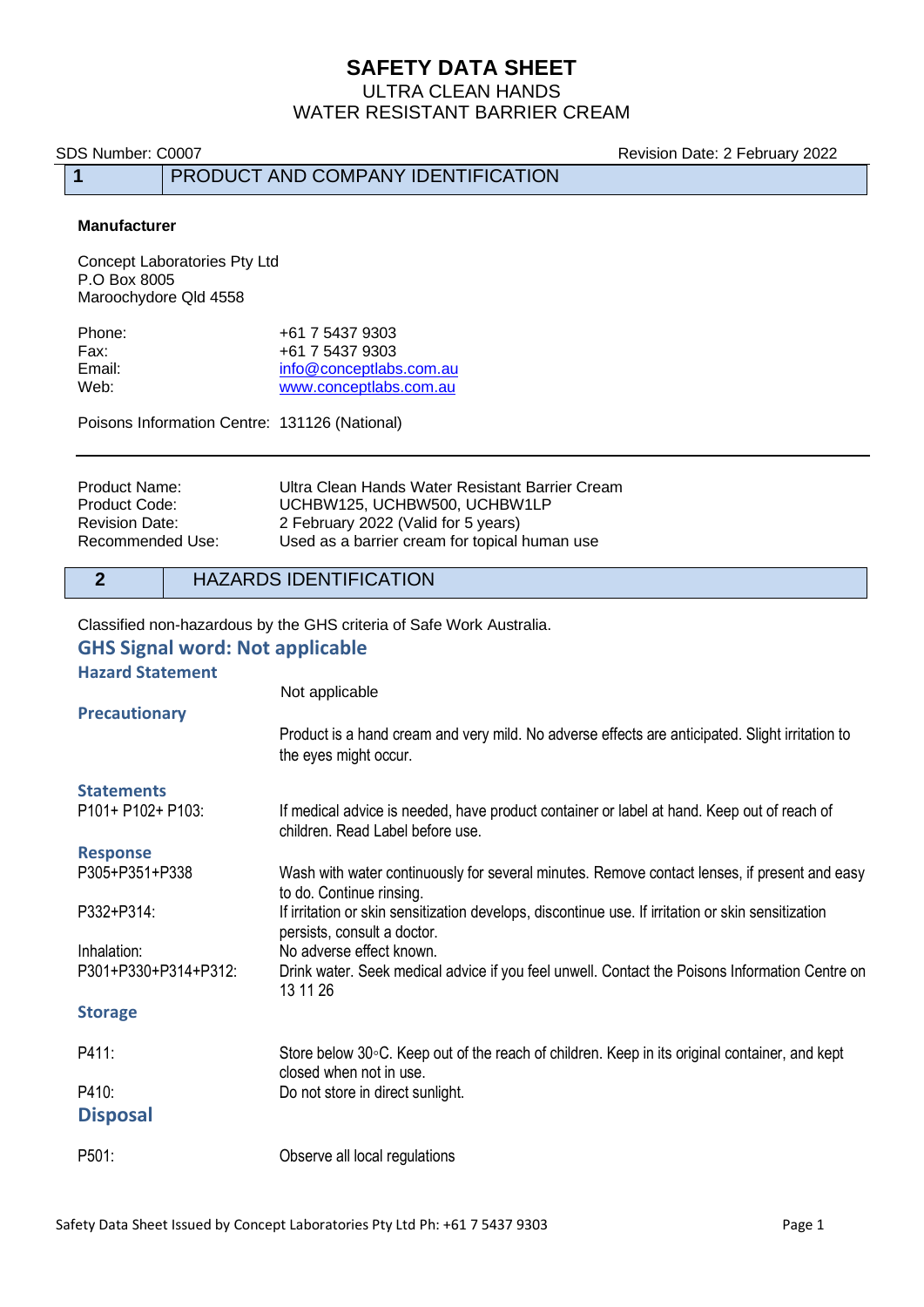# **SAFETY DATA SHEET**

ULTRA CLEAN HANDS WATER RESISTANT BARRIER CREAM

# SDS Number: C0007 Revision Date: 2 February 2022 **3** COMPOSITION/INFORMATION ON INGREDIENTS **Ingredients: CAS# CONC Wt** Water 60-100% (1990) 12-18-60-2007 12-2014 12-2015 12-2016 12-2016 12-2016 12-20 Non-Hazardous<br>Ingdredients Ingdredients To 100% **4** FIRST AID MEASURES **Inhalation:** Not normally required.<br> **Skin Contact:** Not normally required, **Skin Contact:** Not normally required, if so, rinse skin or shower with water.<br> **Eve Contact:** Immediately flush eves with large amounts of water for at lea Immediately flush eyes with large amounts of water for at least 15 minutes, lifting eyelids occasionally to facilitate irrigation. **Ingestion:** DO NOT induce vomiting. For advice, contact Poisons Information Centre: 131126. **Additional info:** No aggravated medical conditions known, caused by exposure to this product. **5** FIRE FIGHTING MEASURES **Hazchem Code:** None allocated **Extinguishing Media:** N/A **Hazardous Decomposition Products:** N/A **Advice for Firefighters:** N/A **6** ACCIDENTAL RELEASE MEASURES **Emergency Procedure:** N/A **Environmental precautions:** N/A **Spills/Clean up:** This product is sold in small packages therefore the accidental release is not usually cause for concern. Slippery when spilled. Personal protective equipment should be worn when cleaning up spills. Restrict access to area until completion of cleanup. Stop leak if safe to do so. Collect and dispose of spilled material per local regulations. wipe away any remnants with suitable solvent. **7** HANDLING AND STORAGE **Handling Precautions:** No special requirements. **Storage Requirements:** Store in cool, dry, well-ventilated area. Store below 30◦C. Product is not defined as a dangerous good. Keep container closed when not in use. Do not store in direct sunlight. Handle with care and avoid spillage on the floor (slippage).

## **8** EXPOSURE CONTROL/PERSONAL PROTECTION

**Engineering Controls:** Not required.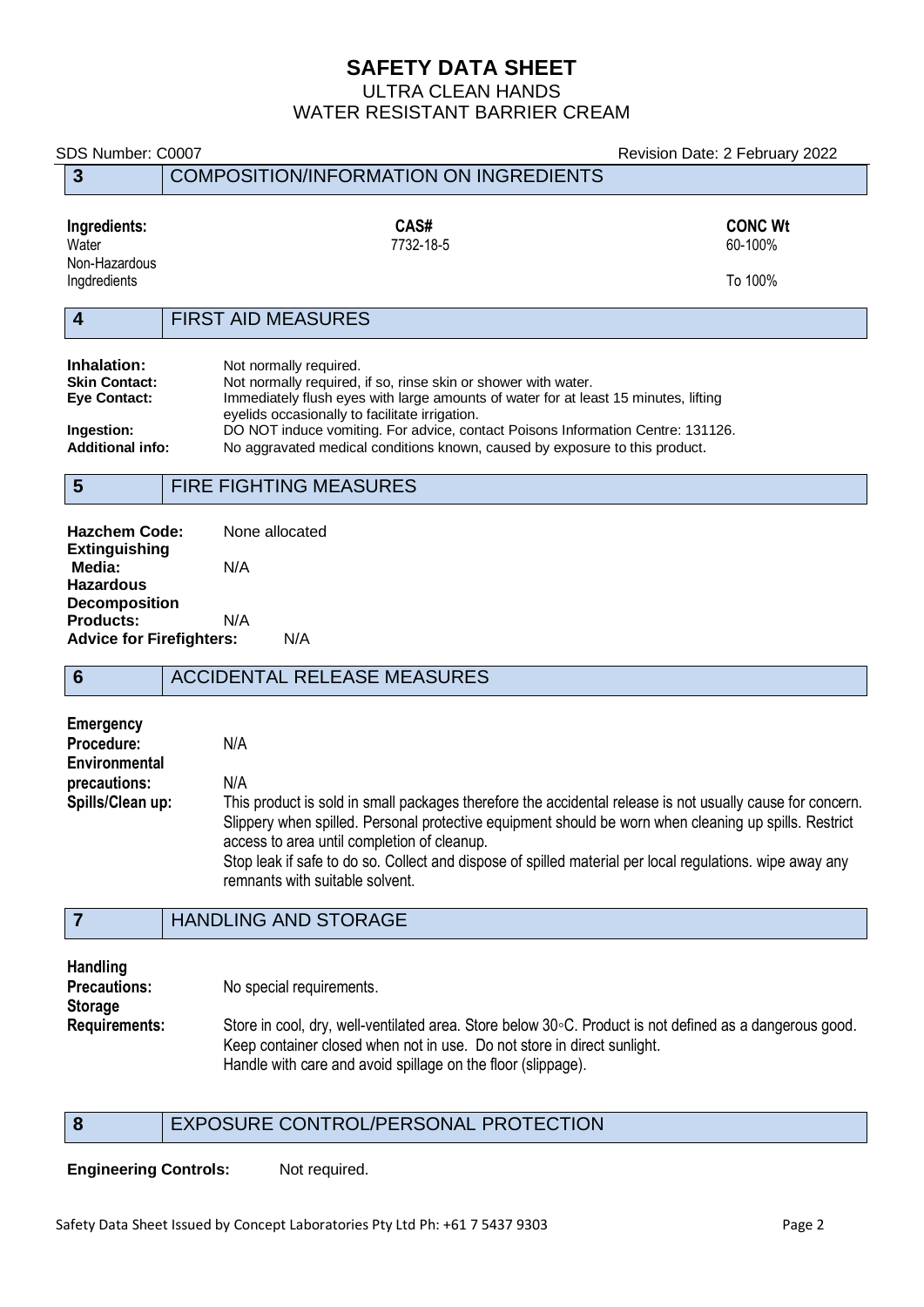# **SAFETY DATA SHEET**

ULTRA CLEAN HANDS

# WATER RESISTANT BARRIER CREAM

SDS Number: C0007 Revision Date: 2 February 2022

# **9** PHYSICAL AND CHEMICAL PROPERTIES **Odour:** Pleasant Fragrance **Relative Density:** 0.98 **Appearance/Colour:** White cream **Viscosity:** 35,000-65,000 **Solubility: pH:** 5.5-6.0<br> **Solubility:** 6.5-6.0<br> **Melting Point: pH:** 5.5-6.0<br> **Melting Point:** 6.5-6.0 **Melting Point: Example 2018** Construction of the equal to water **Flash Point:** N/A **10** STABILITY AND REACTIVITY **Chemical Stability:** Product is stable under normal conditions of use.<br>**Conditions to Avoid:** High temperatures (store below 30°C) and direct High temperatures (store below 30°C) and direct sunlight. Protect against physical damage. **Hazardous Decomposition:** N/A **Hazardous Reactions:** None known. **11** TOXICOLOGICAL INFORMATION **HEALTH EFFECTS** Acute<br>Swallowed: **Swallowed:** Considered an unlikely route of entry in commercial/industrial environments. **Eye:** Essentially non-irritating.<br> **Skin:** None Known. None Known. **Inhaled:** None Known. **Acute Oral Toxicity (LD50):** No Data Available. . **Eye:** No effect known **Skin:** No effect known.<br> **Inhalation:** Based upon prod Based upon product viscosity, does not present an aspiration hazard. 12 **ECOLOGICAL INFORMATION**

| <b>Eco Toxicity:</b> | N/A |
|----------------------|-----|
| <b>Persistence</b>   |     |
| And degradability:   | N/A |
| <b>Mobility:</b>     | N/A |
|                      |     |

# **13** DISPOSAL CONSIDERATIONS

**Disposal Method:** Refer to State/Territory Land Waste Management Authority. Dispose of material By a licensed waste contractor. Rinse empty containers thoroughly before recycling or Disposing to an authorized landfill. Materials should be recovered for reuse if possible. Suitable for incineration by an approved agent.

**14** TRANSPORT INFORMATION